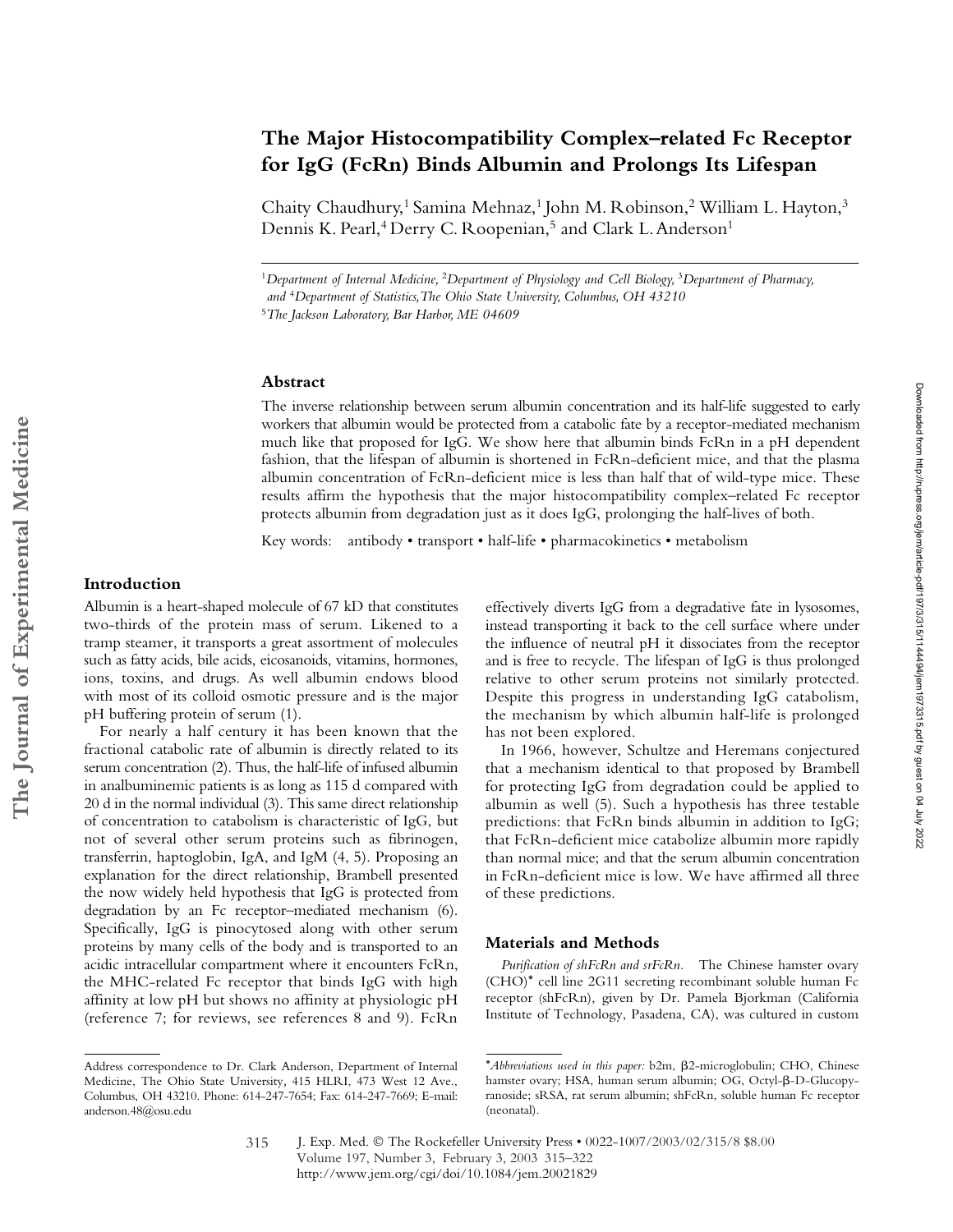$\alpha$  MEM Earle's medium (Irvine Scientific) with 5% FCS, penicillin, streptomycin (all from GIBCO BRL), and MSX (Sigma-Aldrich) essentially as described (10). Culture supernatant from these cells containing shFcRn ( $\sim$ 10 mg/liter) in 500 ml batches was acidified to pH 5.8 and applied to a chromatography column containing Sepharose-hIgG (10 ml at substitution ratio of 10 mg hIgG per ml Sepharose) as described (10). Bound shFcRn was eluted at pH 8.1 into 1.0 ml fractions that were assessed for protein content by bicinchoninic acid (BCA) protein assay kit (Pierce Chemical Co.) or UV absorption at 280 nm. shFcRn was further purified by anionic exchange chromatography as described (10). srFcRn was purified from culture supernatant of the CHO cell line 6J23100, also given by Dr. Bjorkman, as described (11).

*Quantification of shFcRn-associated BSA.* The fractions containing the protein peak of eluted shFcRn were pooled and along with graded amounts of a BSA standard (Pierce Chemical Co.) were analyzed on duplicate SDS-polyacrylamide sizing gels as described (12). One gel was stained with Coomassie blue and the other was processed for immunoblotting with anti-BSA antibody (Sigma-Aldrich) as described (12). The band densities in the Coomassie stained gels were quantified with a Gel Doc system and in immunoblots with a Fluor-S-Max multi-imager using Quantity One software (Bio-Rad Laboratories).

*Plasma Protein Concentrations.* Albumin and Ig concentrations of mouse plasma samples were determined using sandwich ELISA kits (Bethyl Labs) with reference to standard concentrations of purified proteins as follows: for albumin (Inter-Cell; Cat. no. F301–1) determined by UV absorption at 280 nm using  $E^{1/6}_{280}$  = 5.7, for IgG isolated from pooled normal mouse serum (Sigma-Aldrich; no. I 5391) determined by UV absorption at 280 nm using  $E^{1\%}_{280} = 14.0$ , for IgM purified from MOPC 104E ascites (ICN Biomedicals; no. 50335) measured by BCA assay using as a standard BSA quantified by UV absorption at 280 nm,  $E^{1\%}_{280}$  = 6.6. For IgA the reference serum from the supplier was used as the standard. Plasmas were obtained from The Jackson Laboratory where mice were housed in specific pathogen free barrier facilities. Plasmas were obtained from six mice  $8$  wk old of a  $\beta$ 2microglobulin (b2m) KO strain (B6.129P2-*B2mtm1Unc*; The Jackson Laboratory; no. 002087) and six mice 8 wk old of their wildtype control strain (C57BL/6J; The Jackson Laboratory; no. 000664); from eight mice of an FcRn  $\alpha$ -chain KO strain (B6.129X1/SvJ-*Fcgrt*<sup>Tm1Dcr</sup>(N6)) (unpublished data) ages 5 wk ( $n =$ 3) and 6 wk  $(n = 3)$  and 8 wk  $(n = 2)$ , and 8 mice of their control strain (C57BL/6J, ages 6 wk  $(n = 3)$  and 10 wk  $(n = 5)$ ; and from FcRn  $\alpha$ -chain KO mice 8 wk old expressing a hFcRn transgene (B6;129-Fc $Rn^{-/-}$ , hFc $Rn$  line 276) and an equal number of transgene negative FcRn KO, littermate controls, 5 in each group. The human FcRn transgene for line 276 was derived from a human FcRn cDNA construct cloned into Vector E (provided by Dr. William Sly, St. Louis University School of Medicine, St. Louis, MO). This transgene is driven by a CMV enhancer and a chicken  $\beta$ -actin promoter, and results in ubiquitous expression as determined by quantitative PCR procedures and Western blot analysis (unpublished data). A similar transgenic has been described (unpublished data).

**The Journal of Experimental Medicine**

The Journal of Experimental Medicine

*pH-dependent Binding of shFcRn and srFcRn to Immobilized Ligands.* Human serum albumin (HSA; catalog no. A-8763), hIgG (catalog no. I-4506), fish gelatin (catalog no. G-7765), and recombinant sperm whale myoglobin (catalog no. M7526), all from Sigma-Aldrich, and rat serum albumin (RSA; catalog no. 55952) from ICN Biomedicals/Cappel, were immobilized on CNBr-activated Sepharose 4B (Amersham Biosciences) at 10 mg protein/ml Sepharose. Sepharose-Tris was prepared by blocking

the reactive groups of CNBr-activated Sepharose 4B with 0.1 M Trizma base, 0.5 M NaCl, pH 8. Sepharose beads linked to HSA, hIgG, fish gelatin, myoglobin, Tris, or RSA  $(20 \mu)$  beads equivalent to  $\sim$ 180 µg linked protein) were washed with 50 mM Tris, 150 mM NaCl buffer at pH varying from 5–8 containing 0.1% fish gelatin, and were then incubated for 2 h at room temperature with 80  $\mu$ l of shFcRn (final concentration 150  $\mu$ g/ml) in 50 mM Tris, 150 mM NaCl, 0.1% fish gelatin buffer of appropriate pH. Unbound protein was washed away using 50 mM Tris, 150 mM NaCl, 0.1% fish gelatin buffer of appropriate pH. Bound protein was eluted by boiling with SDS-containing sample buffer (60 mM Tris, pH 6.8, 2.3% SDS, 10% glycerol, 0.01% bromophenol blue) containing 1% 2-mercaptoethanol, and was analyzed on a SDS polyacrylamide gel followed by immunoblotting with antihFcRn (anti-H1) or anti-rFcRn (1G3; reference 13) antibodies and enhanced chemiluminescence as described (14). The amount of shFcRn or srFcRn bound to the respective immobilized ligands at various pH values was quantified as described above and plotted as a percentage over the amount of protein loaded versus pH. Eluting at pH 8.1, rather than with SDS, and precipitating with trichloroacetic acid (TCA) gave similar results. The amounts of HFE (given by Dr. Pamela Bjorkman) bound to Sepharose-HSA or –myoglobin were analyzed by immunoblotting with anti-b2m antibody (catalog no. sc8362; Santa Cruz Biotechnology, Inc.).

Albumin-shFcRn Interaction in the Presence of Octγl **β-**D-glucopγ*ranoside.* Sepharose-HSA, hIgG, and Tris were prepared as described above for binding at varying pH. Sepharose beads linked to HSA, hIgG, and Tris (20  $\mu$ l beads equivalent to  $\sim$ 180  $\mu$ g linked protein) were washed with 50 mM Tris, 150 mM NaCl, pH 6.0 buffer with 0.1% fish gelatin and varying concentrations of Octyl-ß-D-Glucopyranoside (OG; catalog no. O-8001; Sigma-Aldrich), and were then incubated for 2 h at room temperature with 80  $\mu$ l of shFcRn (final concentration 100  $\mu$ g/ml) in 50 mM Tris, 150 mM NaCl, 0.1% fish gelatin pH 6.0 buffer of appropriate detergent concentration. Unbound protein was washed away using 50 mM Tris, 150 mM NaCl, 0.1% fish gelatin pH 6.0 buffer of appropriate detergent concentration. Bound protein was eluted, analyzed on a SDS polyacrylamide gel, and quantified as described for the pH experiments. The amount of shFcRn bound to the respective immobilized ligands at various detergent concentrations was plotted as a percentage of total shFcRn versus detergent concentration.

*Measurement of Rate of Albumin Decay in FcRn-deficient Mice.* All animal studies were approved by the Institutional Review Board. The following murine proteins were used, all purified by a combination of ammonium sulfate precipitation, ionic exchange chromatography, affinity chromatography, and gel filtration; ethanol precipitation was avoided. Albumin (F-301–1, lot 0786) was supplied by Inter-Cell Technologies, Inc. All Ig were obtained from ICN Biomedicals. IgG was an IgG1 myeloma MOPC21 (catalog no. 64335). IgA was myeloma TEPC15 (catalog no. 50326). IgM was myeloma MOPC 104E (catalog no. 50335). These proteins were dialyzed against pH 7.2 buffer containing 50 mM NaCl and 100 mM phosphate, and were radioiodinated by the chloroglycouril method  $(15)$  using  $5-10 \mu$ g CGU per  $50-100$  µl protein solution. Molar substitution ratios were 0.1–0.2 atoms of 125I per molecule of protein. Two strains of FcRn-deficient mice were used. b2m KO mice (B6.129P2- *B2m<sup>tm1Unc</sup>*) and its relevant WT control strain (C57BL/6) were obtained from The Jackson Laboratory. FcRn  $\alpha$ -chain KO mice were used as well. Development of this strain is described in a separate publication which shows that the FcRn  $\alpha$ -chain gene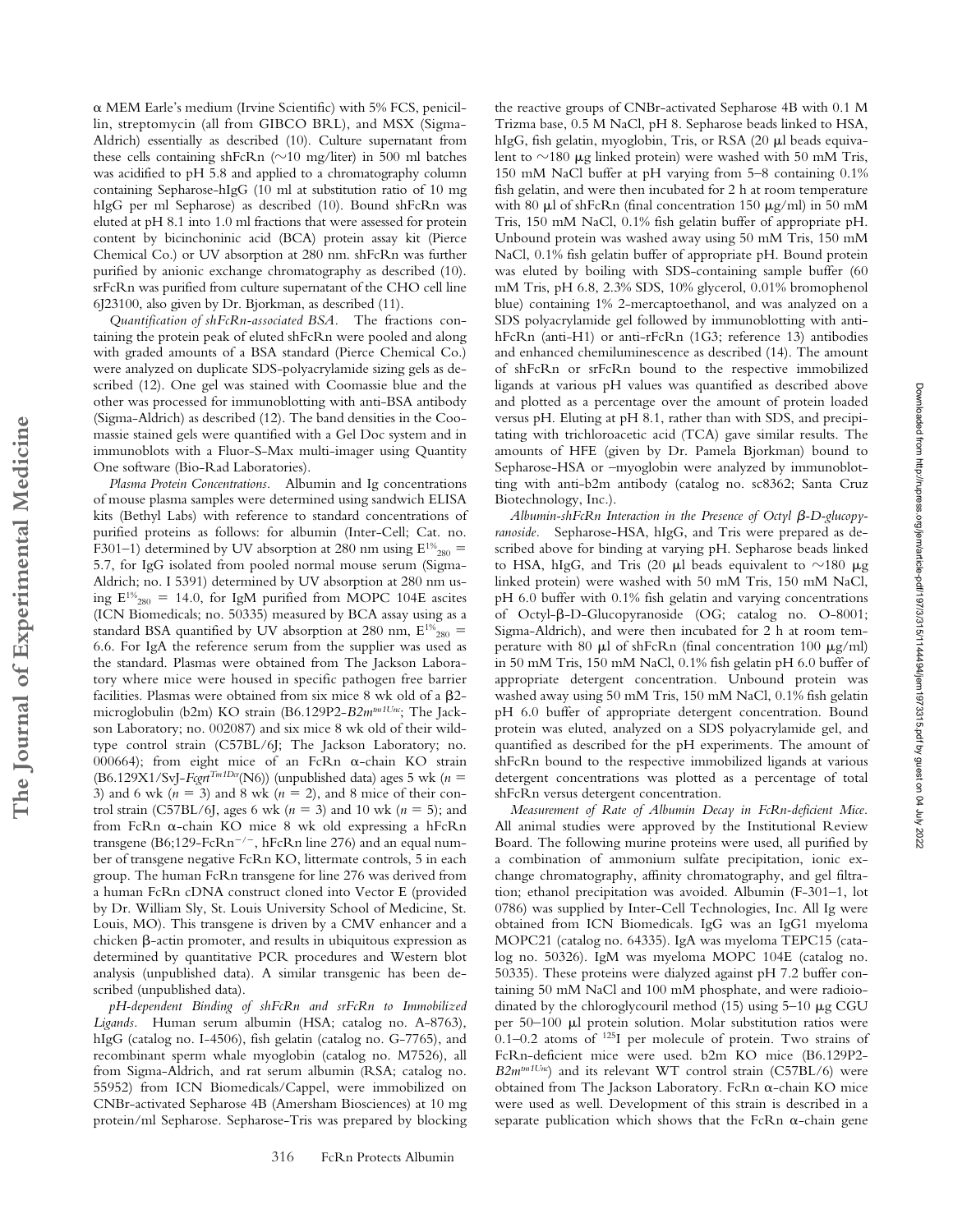was disrupted by the targeting vector as predicted; that the mouse expresses no  $\alpha$ -chain mRNA or protein; and that it manifests the predicted phenotype, failing to transport IgG across the neonatal gut, degrading IgG at an accelerated rate, and being IgG deficient (unpublished data). Mice at age 3 mo were infused via tail veins with 150  $\mu$ l radioiodinated protein (2–20  $\times$  10<sup>6</sup> cpm, or 1–12  $\mu$ g protein) diluted in phosphate buffered saline containing 10% normal mouse serum (ICN Biomedicals). Within 10 min of infusion (time zero) and daily through  $120$  h,  $40 \mu$ l blood was sampled via heparinized tubes from the retro-orbital plexus. Plasma was harvested; the proteins in 15  $\mu$ l plasma were precipitated in 12.5% TCA; radiolabeled proteins in the pellets were counted in a gamma counter and were always 95% of the total radioactivity. The plasma radioactivity, normalized for dose, was plotted on a log scale versus time.

Pharmacokinetic parameter values were determined from the dose-normalized plasma protein concentration-time profiles using WinNonlin software (Pharsight Corp.) and the noncompartmental analysis method. The area under each plasma concentration-time curve (AUC) was calculated using the logarithmic trapezoidal method with the area beyond the last measured value  $(C_{p, last})$  estimated from  $C_{p, last}/\lambda_z$  where  $\lambda_z$  was the slope of a line fitted by least squares to a plot of the log concentration-time values that appeared to fall along a straight line. Clearance (CL) values for the proteins were calculated from  $CL = dose/AUC$ , where dose was cpm infused. Half-life  $(t_{1/2})$  was calculated from ln  $2/\lambda_z$ . The mean t<sub>1/2</sub> and its standard deviation were calculated using the jack knife technique as described (16).

To calculate the rates of biosynthesis and biodegradation of the proteins, it was assumed that the endogenous proteins were at steady state; i.e., that their rates of biosynthesis equaled their rates of biodegradation. These rates were estimated as the product CL  $\times$  C<sub>p,ss</sub>, where C<sub>p,ss</sub> was the steady-state plasma concentration of protein, taken from our measurements.

The radioiodinated protein in plasma at 120 h after infusion of both the FcRn  $\alpha$ -chain KO mouse and its WT control mouse was identified as albumin by its mobility on SDS-PAGE (17). Specifically, the 120 h plasma samples were analyzed in parallel with radioiodinated proteins (albumin, IgA, IgM) used for infusion, loading nearly equal cpm in each lane. To deal with the mobility artifact caused by the high concentration of endogenous albumin in plasma, we added unlabeled albumin in the form of normal mouse serum to the infusion protein samples, thereby equalizing the total albumin content of the samples. Radioactive signals in the gel were recorded with a Fluor-S-Multi Imager (Bio-Rad Laboratories).

*Calculations.* Using the apparent steady-state serum concentrations in mg/ml from Fig. 4 we calculate an albumin/IgG molar plasma ratio of 509 in WT mice in the b2m KO experiments, as follows: ratio = (albumin concentration  $\div$  albumin gram molecular weight)  $\div$  (IgG concentration  $\div$  IgG gram molecular weight) =  $(31.7 \div 67,000) \div (0.137 \div 150,000) = 509$ . The biosynthetic rate of albumin, calculated as the product of CL albumin concentration, in the b2m KO mouse was 0.110 ml/h  $\times$ 11.5 mg/ml = 1.27 mg/h, and in the WT mouse was  $0.072$ ml/h  $\times$  31.7 mg/ml = 2.28 mg/h. The ratio, then, of WT/KO biosynthetic rates is  $2.28 \div 1.27 = 1.8$ .

*Comparisons of Ig Concentrations.* It would be hazardous to compare the absolute values of our Ig concentrations with those of other laboratories because of differences in age and strain and housing conditions of the mice and because of differences in assay reagents. Likewise, within our own data of Fig. 5 one should only cautiously compare between Ig classes because the assays for

each class may vary in efficiency, each requiring its own standard and its own anti-Ig antibody. Nevertheless, it would appear that our IgG values (113–139  $\mu$ g/ml) are not disparate from what has been reported. IgG levels are well known to be very low in mice reared in relative germ-free conditions similar to ours housed in specific pathogen free facilities. Specifically, IgG concentrations in 8-wk-old C57BL/6 mice were reported to be 33  $\mu$ g/ml (18), while Balb/c mice gave values ranging from  $3 \mu g/ml$  (19) to  $56$  $\mu$ g/ml (20). Values as high as 20 mg/ml have been reported for mice raised conventionally (21). Similarly, while our reported IgA concentrations might seem high ( $237-482 \mu g/ml$ ), others have reported concentrations far in excess of ours, e.g., 0.6–2.3 mg/ml (22) and 1–3 mg/ml (21). Thus, we argue that comparisons should legitimately be made only for each antibody between the two strains of mice (KO and WT). Likewise, comparisons between albumin and IgG concentrations should be considered approximate.

#### **Results**

First, we found fortuitously that albumin binds FcRn to form a tri-molecular complex with IgG. Upon eluting recombinant soluble human FcRn (shFcRn) from an IgG affinity matrix by raising the pH from 5.8 to 8.1 we noted a 67-kD protein copurifying in abundance with shFcRn. In a typical experiment, acidified culture supernatant of a transfected cell line (CHO) secreting shFcRn (10), a heterodimer of the extracellular portion of the  $\alpha$ -chain and -2-microglobulin (b2m), was passed through an affinity column of Sepharose-human IgG (hIgG). The protein peak in several fractions of the pH 8.1 eluate was analyzed by electrophoresis on a sizing gel (Fig. 1 A). Three prominent bands were apparent: the 35-kD truncated shFcRn  $\alpha$ -chain identified in other experiments by immunoblotting; a 12-kD b2m run off the gel shown, identified also by immunoblotting in other experiments; and a 67-kD band. Elution of the 67-kD molecule was dependent on the presence of shFcRn; i.e., it was not affinity purified in like manner from culture supernatant of CHO cells not secreting shFcRn. It was apparent in Fig. 1 A and in many such experiments that while the elution profiles of shFcRn and the 67-kD protein overlapped, the 67-kD protein peak eluted at a slightly more acidic pH (fraction 6) than did shFcRn (between fraction 6 and 7). This consistent lag suggested that the 67-kD protein interacted with shFcRn in a pH dependent fashion, just as did IgG. The 67-kD molecule was not simply eluting bound to shFcRn; rather, the tri-molecular complex was dissociating into its three components at basic pH.

Downloaded from http://rupress.org/jem/article-pdf/197/3/315/1144494/jem1973315.pdf by guest on 04 July 2022 Downloaded from http://rupress.org/jem/article-pdf/197/3/315/1144494/jem1973315.pdf by guest on 04 July 2022

The 67-kD protein (lane E of Fig. 1 B, top) had the mobility of BSA by reference to BSA standards in adjacent lanes and was identified as BSA by immunoblotting (Fig. 1 B, bottom). Further, densitometric quantification of both the Coomassie stained image (Fig. 1 B, top) and the immunoblotted image (Fig. 1 B, bottom) gave virtually identical values (Fig. 1 C), suggesting that this band was entirely BSA. In a series of experiments the molar ratio of shFcRn to BSA in eluates has varied from close to unity to  ${\sim}10$  for reasons that so far elude us. The obvious source of BSA was the 10% FCS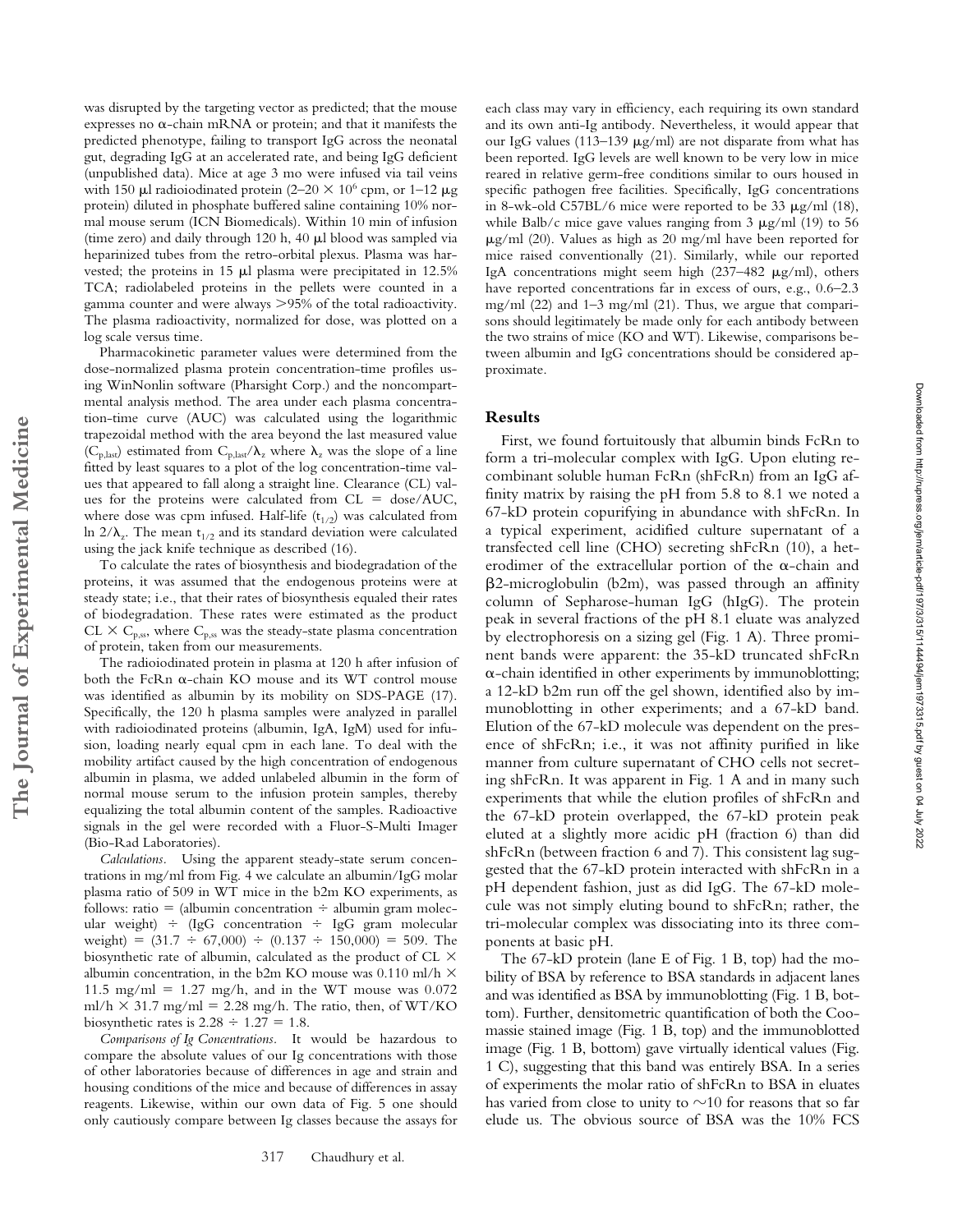

**The Journal of Experimental Medicine**

The Journal of Experimental Medicine

**Figure 1.** Copurification of BSA and shFcRn by affinity chromatography on SepharosehIgG. (A) Culture supernatant from CHO cells secreting recombinant shFcRn was acidified to pH 5.8 and applied to a Sepharose-hIgG chromatography column. Bound shFcRn was eluted at pH 8.1. Six fractions of the elution peak (4–9) were analyzed by SDS-PAGE under reducing conditions and Coomassie blue staining. The molecular weight markers (M, in kD) allow identification of the  $\alpha$ -chain of  $shFcRn$  at  $\sim$ 35kD and another copurifying protein at 67kD. (B) The elution peak (E) from a Sepharose IgG column was analyzed by SDS-PAGE on two identical gels along with molecular weight standards (M) and graded amounts (lanes  $1-8$ ; in  $\mu$ g per lane) of BSA. One gel (top) was stained with Coomassie blue and the other (bottom) was immunoblotted with anti-BSA antibody. (C) The band densities in the Coomassie stained gel  $(\blacksquare)$  and the immunoblot  $(A)$  of B were plotted (on y-axis) against BSA quantity (on x-axis). The left arrow indicates the eluate density on

the Coomassie stained gel while the right arrow indicates the density of the eluate on the immunoblot. Three separate experiments have given equivalent results.

present in the growth medium of the CHO cells. It is important to note that no proteins other than BSA were copurified with shFcRn from FCS despite many being present in concentrations far in excess of the  $\sim$ 10  $\mu$ g/ml of shFcRn.

Using a different approach, we assessed more rigorously the acid dependence of albumin–shFcRn interaction by comparing the capacity of shFcRn to bind to both Sepharose-human serum albumin (HSA) and SepharosehIgG in buffers ranging from pH 5.0–8.0. After binding to immobilized ligands, shFcRn was eluted and the eluted protein was quantified by densitometry of anti-FcRn immunoblots (Fig. 2, A–D). Binding of shFcRn to both Sepharose-HSA (Fig. 2 A) and Sepharose-hIgG (Fig. 2 B) was pH dependent, being maximal at pH 5.0 with  $\sim$ 80% of total receptor being adsorbed from solution; binding was nil at pH 7.0 through pH 8. At intermediary pH values the binding of shFcRn was slightly greater to HSA at lower pH and slightly greater to hIgG at higher pH, noted both in Fig. 2 D and in two other similar experiments not shown; the differences are subtle, however, and will require further study. Binding to Sepharose-Tris (Fig. 2 C) and to both Sepharose-fish gelatin and Sepharosemyoglobin (unpublished data) was nil throughout the pH range. In similar experiments we have found that shFcRn binds to immobilized albumin from rat, mouse, and bovine (unpublished data).



**Figure 2.** pH-dependent binding of FcRn to immobilized albumin. Sepharose (S)-HSA, S-IgG, S-Tris, S-fish gelatin (see Materials and Methods), or S-RSA were incubated with shFcRn or srFcRn at varying pH as shown. Bound soluble FcRn were eluted and were quantified by immunoblotting with anti-FcRn antibody. Immunoblots of binding of shFcRn to S-HSA, S-IgG, and S-Tris at pH values indicated are shown in A, B, and C, respectively. Immunoblot of binding of srFcRn to S-RSA is shown in E. The positions of molecular weight markers (M, in kD) are shown. Lane 1 in all the gels contained 15  $\mu$ g soluble FcRn, the amount added to every adsorbent sample. Lane 2 in each case shows the eluate from Sepharose-ligand in the absence of FcRn. The shFcRn bands were quantified and are plotted in panel D vs. pH. Three distinct experiments have given equivalent results. srFcRn band densities are plotted in panel F vs. pH. A second experiment with srFcRn gave equivalent results. G and H show binding of HFE to S-HSA and S-myoglobin. Lanes 1 and 2 show amounts of shFcRn and HFE added (15  $\mu$ g) to adsorbent samples. Bound protein was eluted and quantified by blotting with anti-b2m antibody.

Assessing FcRn from another species, the rat, we noted that soluble rat FcRn (srFcRn) bound Sepharose-linked rat albumin (Fig. 2 E) at acidic pH although to a lesser extent than to Sepharose-hIgG (Fig. 2 F). srFcRn did not, however, bind Sepharose-human and -bovine albumin, nor did it bind Sepharose-Tris or -myoglobin (unpublished data). Assessing another nonclassical MHC1 family member, namely, HFE (23), implicated in hereditary hemochromatosis, we found no binding of HFE to Sepharose-HSA while shFcRn simultaneously bound (Fig. 2 G). Neither HFE nor shFcRn bound Sepharose-myoglobin (Fig. 2 H).

It would be predicted that we should be able to purify native (as opposed to recombinant) FcRn on immobilized albumin at the appropriate pH. However, our attempts to affinity adsorb native FcRn from detergent lysates of FcRn expressing tissue such as placenta, skin, and an FcRn-expressing cell line (MRC5) have so far failed, al-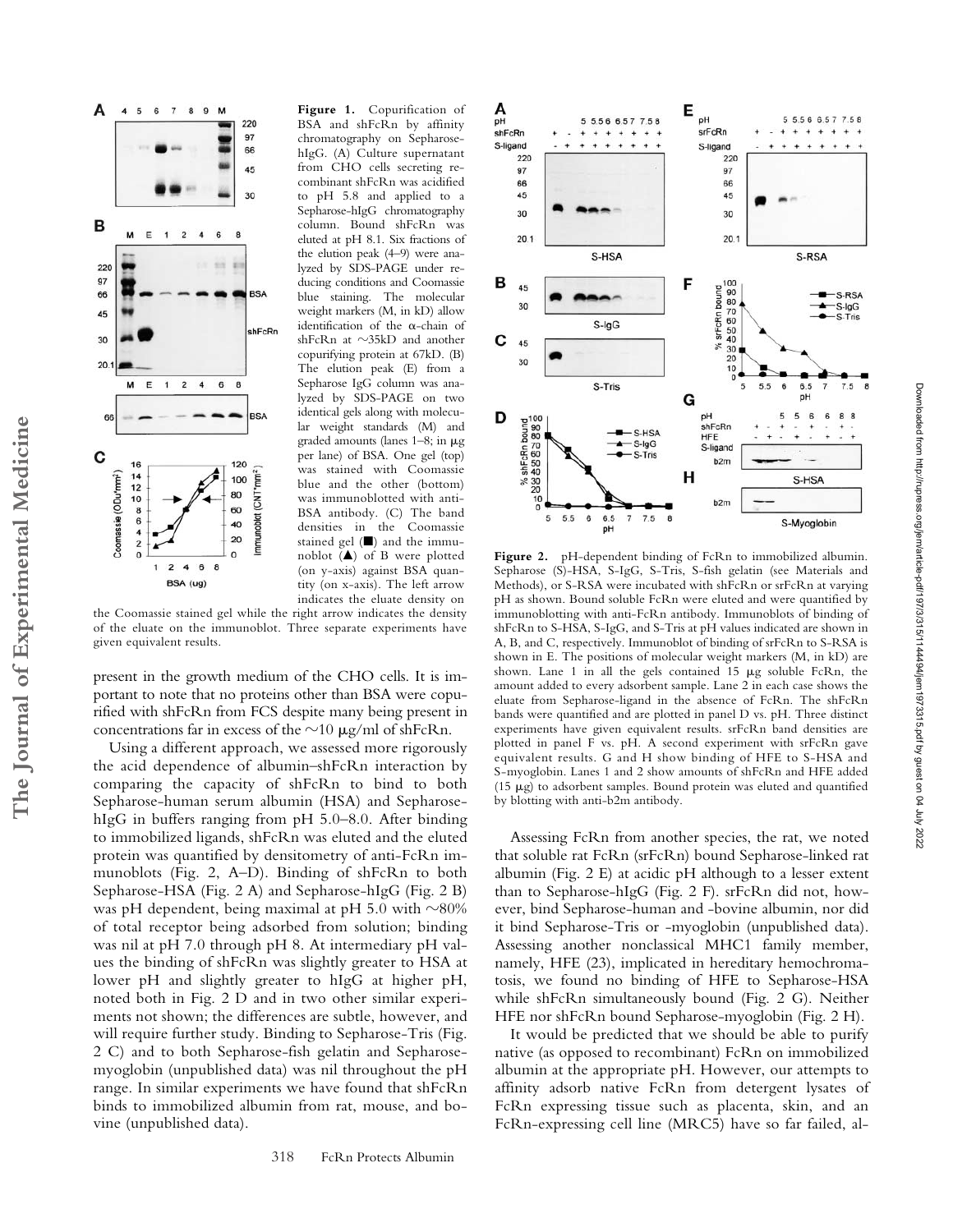

Figure 3. Detergent inhibits shFcRn albumin interaction. Sepharose (S)-HSA, S-IgG and S-Tris (A–C) were incubated with shFcRn in a pH 6.0 buffer containing indicated concentrations of OG as shown. Bound shFcRn was eluted and quantified by immunoblotting with anti-FcRn antibody. The positions of molecular weight markers (M, in kD) are shown. Lane 1 in each case shows the eluate from Sepharose-ligand in the absence of shFcRn. Lane 2 in all the gels contained 10  $\mu$ g shFcRn, the amount added to every adsorbent sample. The shFcRn bands were quantified and plotted in panel D vs. OG concentration. Similar results were obtained in another experiment.

though the native receptor is readily adsorbed by immobilized IgG (14, 24, 25). Offering a potential explanation for this observation, we found that nonionic detergent (either OG or TX100) completely inhibits capture of recombinant shFcRn with immobilized albumin. As Fig. 3 shows, complete blockade (97%) was achieved with as little as 22 mM OG (essentially, the critical micellar concentration), far less than the concentration used for tissue or cell dissolution (86 mM). In contrast, the capture of shFcRn with immobilized IgG was preserved and in fact was enhanced in OG (2.5-fold at 22 mM and 3.2-fold at 86 mM). Whether detergent interferes with the albumin binding site or the receptor binding site, or both, we have not yet been able to ascertain.



**Figure 4.** Decay of radioiodinated albumin in FcRn-deficient mice. A–C show the concentration of plasma radioactivity remaining at indicated times after intravenous infusion of b2m KO mice (open circles) and their WT control mice (filled circles) of radioiodinated albumin, IgA, and IgG, respectively. D and E show results for FcRn  $\alpha$ -chain KO (open squares) and WT control mice (filled squares). Mean half-lives  $(t_{1/2})$  of  $\beta$ -phase decay in hours are shown with SD. The numbers of mice in each experiment are indicated by (n). Using a repeated measures ANOVA model to compare results between b2m KO and WT animals, we analyzed the logarithm of the ratio of the daily values with time 0 values (log ratios of plasma cpm). We found a statistically significant difference between the two groups of animals in the half-lives of both albumin and IgG during days 1 to 5 (both P values  $\leq 0.0001$ ). IgA and IgM (text only) values in the two strains of mice were not significantly different from one another ( $P = 0.4$  and 0.9, respectively). For the experiment with FcRn  $\alpha$ -chain KO and WT, the P value for albumin was <0.0001 while that for IgA was 0.3. F shows an autoradiograph of an SDS-PAGE of the radiolabeled proteins in the plasma of WT (lane 3) and FcRn  $\alpha$ -chain KO (lane 4) mice at 120 h after infusion of radiolabeled albumin. The positions of molecular weight markers (M, in kD) are shown along bottom. Lanes 1, 2, 5, and 6 contain infused radiolabeled albumin equalized for the endogenous albumin content of the plasma samples by the addition, respectively, of  $0$ ,  $0.75$ ,  $0.5$ , and  $1.5$   $\mu$ l normal mouse plasma. Lanes 7 and 8 contain radioiodinated IgA containing 0 and 1.5 µl mouse serum, respectively. Lane 9 contains radioiodinated IgM. The experiment was repeated with 120 h plasma from a b2m KO mouse and WT control with equivalent results.

Testing the second prediction of the Schultze/Heremans hypothesis, that albumin will be degraded more rapidly in mice deficient in FcRn, we infused radioiodinated mouse albumin intravenously into mice of two strains deficient in FcRn, both the b2m KO strain (26) and the FcRn  $\alpha$ -chain KO strain (unpublished data). By sampling blood daily for 120 h we calculated the albumin decay curves (plotted in Fig. 4, A-E) and the half-lives from the  $\beta$ - or elimination-phase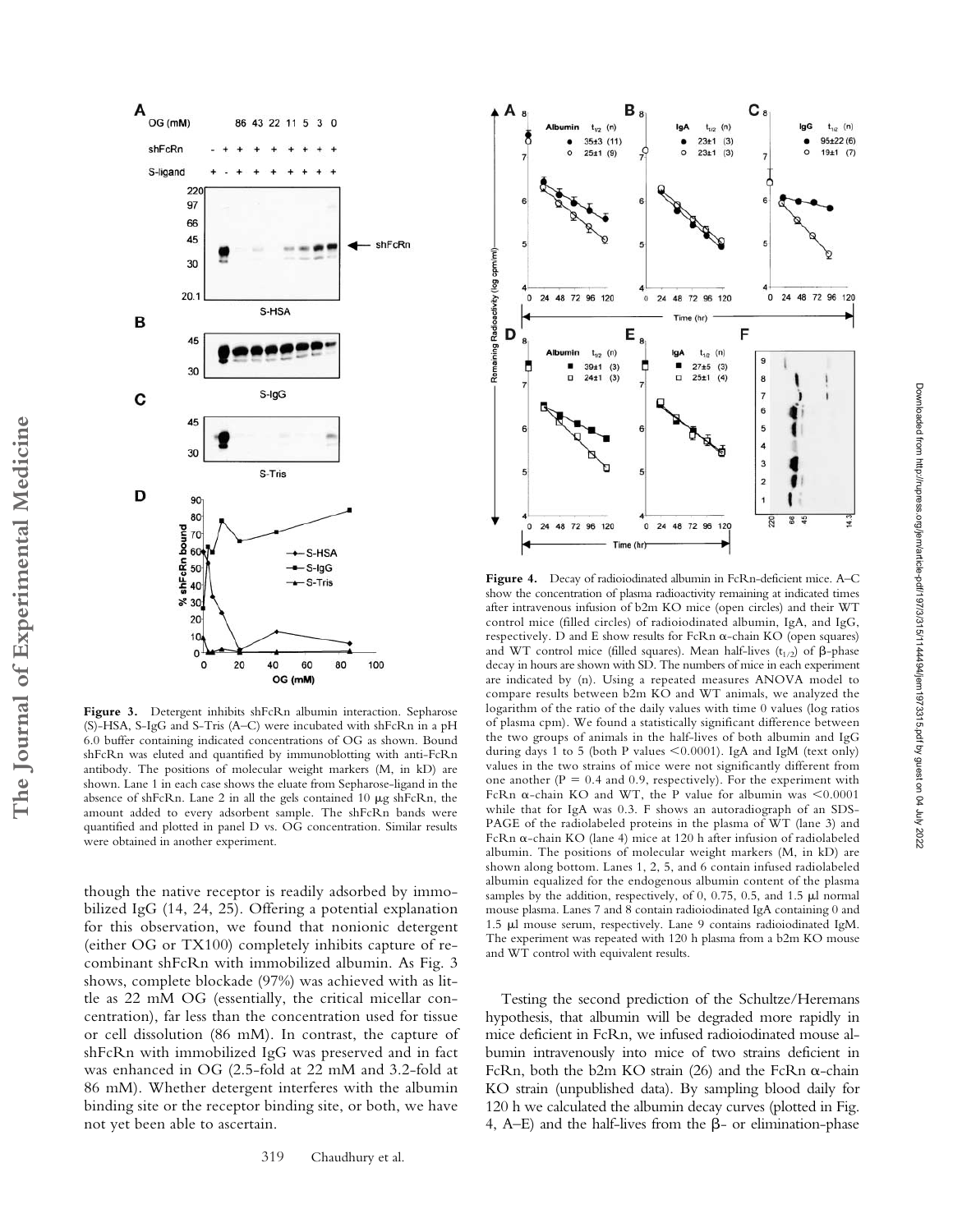

**Figure 5.** Plasma concentrations of albumin, IgG, IgA, and IgM in FcRn-deficient mice and in FcRn  $\alpha$ -chain-deficient mice expressing a hFcRn transgene. Concentrations were determined by a sandwich ELISA. The specific KO, WT, transgenic strains and ages are given in Materials and Methods. Values are the means  $\pm$  standard errors. P values are from Student's *t* test. Alternative significance statements using the nonparametric Mann-Whitney test give comparable results. (A) b2m KO (hatched bars) and corresponding wild-type (empty bars), six mice in each group. (B) FcRn  $\alpha$ -chain KO (hatched bars) and corresponding wildtype (empty bars), eight mice in each group. (C) FcRn  $\alpha$ -chain KO mice either expressing (crosshatched bars) or not expressing (hatched bars) a hFcRn transgene, five mice in each group.

of decay (having no data for the first 24 h save for the zero point, we ignore the  $\alpha$ - or distribution-phase calculations, although in a single pilot experiment with 3 mice we note  $t_{1/2}$ of the  $\alpha$ -phase to be <4 h.) It can be seen that the half-life of albumin is shortened in the b2m KO strain ( $t_{1/2}$  25 h vs. 35 h in WT, Fig. 4 A) whereas the half-lives of IgA are not different in the two strains ( $t_{1/2}$  23 h, Fig. 4 B). IgM decay curves were superimposable on those of Fig. 4 B ( $t_{1/2}$  23  $\pm$  1 in both strains of mice). As well, the half-life of IgG is shortened  $(t_{1/2})$ 19 h vs. 95 h in WT, Fig. 3 C), as has already been reported (22, 27, 28). Others have noted but not explored a modest increase in the decay rate of albumin in b2m KO mice (27, 29). As b2m KO mice are not albuminuric (30, 31), we suggest the rapid decay represents degradation.

Likewise, in the FcRn  $\alpha$ -chain KO strain (Fig. 4, D and E), albumin half-life is shortened ( $t_{1/2}$  24 h vs. 39 h in WT, Fig. 4 D) while that of IgA is not (Fig. 4 E); and, although not shown here, IgG half-life is shortened (unpublished data). Because the amount of radioiodinated protein remaining at the end of the 120 h experiment was a small fraction of that infused at time zero, we considered experimentally whether the remaining labeled protein was indeed albumin. Analyzing the 120 h plasma samples from FcRn  $\alpha$ -chain KO and WT mice by SDS-sizing gel electrophoresis and PhosphorImaging, we noted (Fig. 4 F) that the radioactive bands from both KO and WT mice (lanes 3 and 4) were indistinguishable in mobility from the 125I-albumin infusion samples adjusted for the high endogenous albumin content of the plasma samples by the addition of exogenous normal mouse plasma (lanes 2, 5, 6). This observation largely eliminates the possibility that decay of a small contaminant of the albumin preparation was responsible for the differences noted in decay rates.

It would be predicted by the Schultze/Heremans hypothesis that a lower serum albumin concentration and/or an increased albumin biosynthetic rate in FcRn-deficient mice would accompany an accelerated rate of degradation. Measuring the former we found that in both FcRn-deficient strains tested the serum albumin concentrations were  $\sim$ 45% of that in control strains (Figs. 5 A and 4 B). IgA and IgM concentrations were not diminished in b2m KO mice compared with WT mice (Fig. 5 A), and in fact were marginally significantly higher. IgA and IgM concentrations were not different statistically between the FcRn  $\alpha$ -chain KO and WT strains (Fig. 5 B). As has been shown before, IgG concentrations were low in the FcRn-deficient strains compared with WT strains (22, 27; unpublished data).

The relative albumin deficiency in the FcRn  $\alpha$ -chain KO mouse was corrected (increased by 46%) by the expression of an hFcRn transgene (Fig. 5 C), while IgG, IgM, and IgA concentrations were not affected. This result eliminates the possibility that genes flanking the FcRn targeting vector in the original host embryonic stem cell are responsible for the noted rapid decay of albumin in the FcRn  $\alpha$ -chain KO mouse. Moreover, this result suggests that the human FcRn binds and protects murine albumin from degradation. We have incidentally found, as corroborated by the IgG data of Fig. 5 C, that the human transgenic receptor is not as promiscuous in its handling of IgG of different species as it is in its handling of albumin of different species; i.e., it is unable to bind and protect murine IgG from degradation although its presence corrects the rapid decay rate of infused human IgG in the FcRn  $\alpha$ -chain KO mouse (unpublished data).

## **Discussion**

These three independent results, we conclude, affirm the hypothesis that FcRn binds not only IgG but albumin as well, salvaging both proteins from a degradative fate and extending their lifespans.

Our observation that FcRn binds albumin in the same pH dependent fashion as it binds IgG suggests that the mechanism of protection of albumin by FcRn is identical to that of IgG, as postulated by Shultze and Heremans. We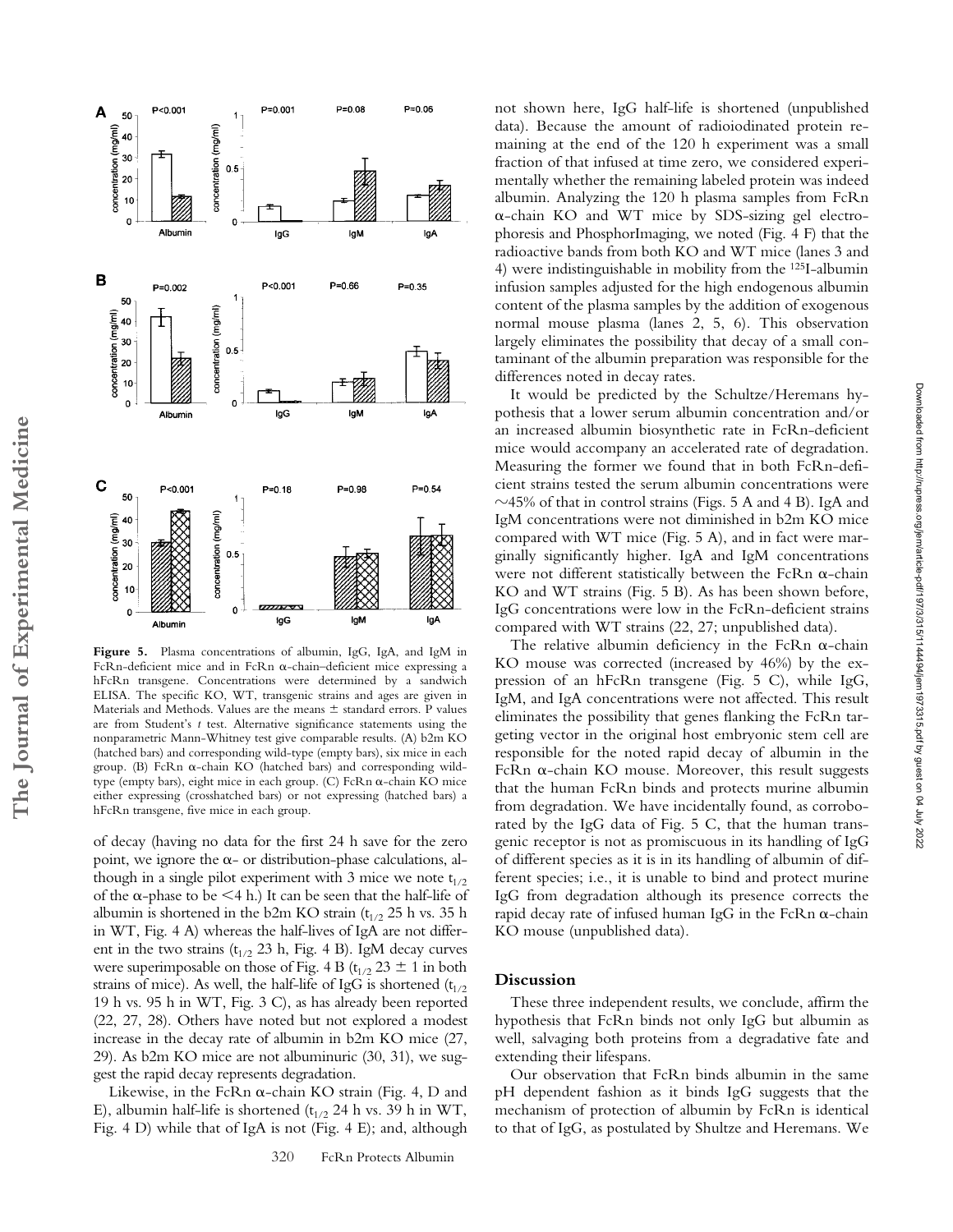envision that albumin is pinocytosed nonspecifically along with IgG from the extracellular milieu, is transported to acidic endosomes where it binds FcRn, is thereby diverted from the lysosomal degradation pathway, is exocytosed intact, and is then free to transit again, thus extending its halflife. That this albumin protection mechanism is widespread among animals is suggested by our data from three species, i.e., binding data using both human and rat FcRn, and albumin decay rates and plasma concentrations in the mouse. Further, the fact that the  $t_{1/2}$  of albumin in both KO strains compared with WT were approximately equal would suggest that FcRn accounts for the entire protection effect conferred by b2m-associated proteins; i.e., no other MHC related molecule need be implicated in the protection from decay of albumin. The failure of HFE to bind albumin (Fig. 2 G) supports this conclusion.

Using the kinetic data of Fig. 4 and the apparent steady state protein concentrations recorded in Fig. 5 we can compare the relative capacity of FcRn to protect albumin and IgG from degradation. From the dose administered and the rate of elimination we compute albumin clearance for the b2m KO strain and its relevant WT control strain to be 0.110 and 0.072 ml/h, respectively; while for IgG the respective clearances for the two strains are 0.043 and 0.015 ml/h. We reason that the fraction of protein saved per day by FcRn would be directly related to the difference between the clearances in WT and KO strains; namely, 0.038 ml/h for albumin and 0.028 ml/h for IgG. Based on a molar ratio of serum albumin to IgG of 509 from Fig. 4 A, we calculate (see Materials and Methods) that for every molecule of IgG saved from degradation by FcRn, almost 700 molecules of albumin are saved from degradation! Thus, what would appear to be a minor difference in the rate of albumin decay between WT and KO is magnified by the widely disparate serum concentrations of the two proteins to reveal an extraordinary capacity of FcRn to handle albumin relative to IgG. The low IgG concentrations in these mice are likely the result of pathogen free housing (see note on comparisons of Ig concentrations in Materials and Methods). Yet, were we to extrapolate to the human, where the concentrations of these two proteins are not so disparate (IgG and albumin, 10 and 40 mg/ml, respectively), the molar ratio of albumin to IgG saved by FcRn would be 12, still many more albumin than IgG molecules.

**The Journal of Experimental Medicine**

The Journal of Experimental Medicine

We can further apply the kinetic data of Fig. 4 to a calculation of the albumin biosynthetic rate in FcRn-deficient mice where biosynthetic rate (mg/h) = clearance (ml/h)  $\times$ steady state plasma concentration (mg/ml) from our steady state data. We find for the b2m KO strain and its relevant WT control that the biosynthetic rate in the WT is 1.8-fold greater than that of the KO (2.28 mg/h vs. 1.27 mg/h). This result implicates FcRn in the albumin biosynthetic pathway.

The question emerges whether FcRn transports albumin as it does IgG from mother to offspring. Brambell in his 1970 monograph summarizing this entire area at that time asserted that in most if not all animals albumin was transmitted along with IgG although to a lesser extent (6). The published data,

321 Chaudhury et al.

however, are old, scant, sketchy, and conflicting; and it would appear that interest in examining albumin transport was very early eclipsed by the more compelling question of IgG transport. This issue will require revisiting.

Whether FcRn plays a role in the transit of albumin between the vascular and the extravascular spaces is an enticing question. In support of this notion, endothelium has not only been suggested as the likely main site of albumin degradation (32), implying abundant uptake, but it also has been shown to be a site of FcRn expression (22, 33; unpublished data). One prediction of such a hypothesis is that the rate of distribution to the extravascular space after an albumin infusion may be slowed in FcRn-deficient mice.

We note that albumin is found in the lamprey and so predates immunoglobulin in evolutionary history (1, 34). Moreover, elements of the albumin family appear as ancient as Phylum Echinodermata (35). Thus, we would suggest the existence of an FcRn precursor that bound only albumin as the evolutionary antecedent to the present day FcRn that binds both albumin and IgG. It seems not too far-fetched to conjecture that such an antecedent may have evolved as well into an MHC-like peptide-binding molecule.

We thank Dr. P.J. Bjorkman for the sFcRn-producing cells and for purified HFE; Drs. V. Bergdall and T. Oberyszyn for essential guidance; S. Akilesh and A.C. Brown for contributions toward the development of the KO and transgenic mice; T.J. Sproule and G. Christianson for technical assistance; and Drs. Bjorkman, H.M. Grey, T. Peters, Jr., M.F. Flajnik, M.D. Wewers, and R.H. Adamson for discussion.

This work was supported in part by grants HD38764, CA88053, and DK56597 from the National Institutes of Health, and by a grant from The Alliance for Lupus Research.

*Submitted: 18 October 2002 Revised: 9 December 2002 Accepted: 12 December 2002*

#### **References**

- 1. Peters, T., Jr. 1996. All About Albumin: Biochemistry, Genetics, and Medical Applications. Academic Press, New York.
- 2. Freeman, T., and A.H. Gordon. 1965. Albumin catabolism in hypoproteinaemic states studied with 131I-Albumin. *Bibl. Haematol.* 1108–1115.
- 3. Cormode, E.J., D.M. Lyster, and S. Israels. 1975. Analbuminemia in a neonate. *J. Pediatr.* 86:862–867.
- 4. Waldmann, T.A., and W. Strober. 1969. Metabolism of immunoglobulins. *Prog. Allergy.* 13:1–110.
- 5. Schultze, H.E., and J.F. Heremans. 1966. Molecular biology of human proteins: with special reference to plasma proteins. Vol. 1. *In* Nature and Metabolism of Extracellular Proteins. Elsevier, New York. 904 pp.
- 6. Brambell, F.W.R. 1970. The Transmission of Passive Immunity from Mother to Young. North Holland Publishing Company, Amsterdam. 385 pp.
- 7. Simister, N.E., and K.E. Mostov. 1989. An Fc receptor structurally related to MHC class I antigens. *Nature.* 337:184–187.
- 8. Junghans, R.P. 1997. The Brambell receptor (FcRB): mediator of transmission of immunity and protection from catabolism for IgG. *Immunol. Res.* 16:29–57.